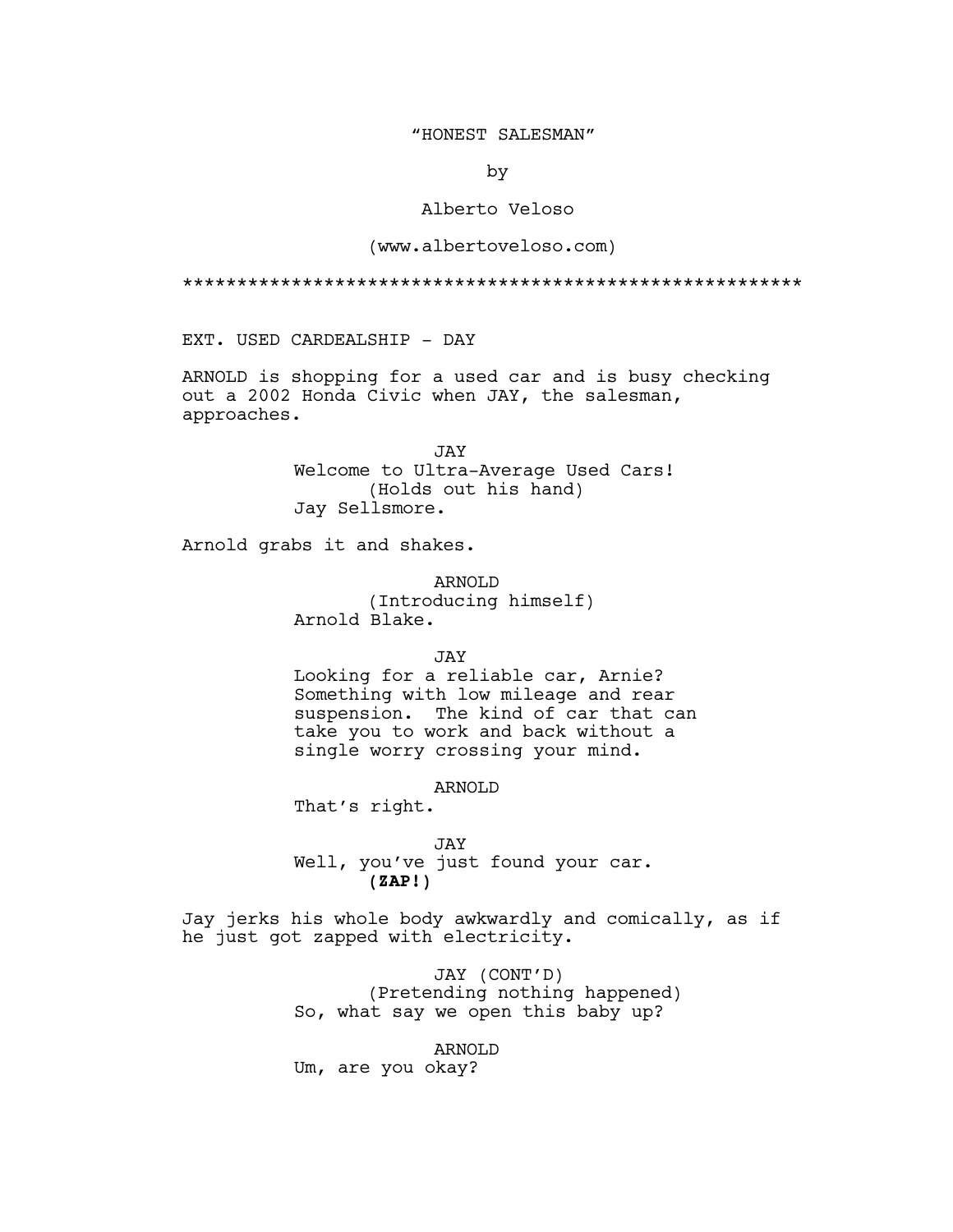JAY Oh, that, just a small tick I have. **(ZAP!)** There it goes again! **(ZAP!)**

ARNOLD I'm sorry, there's no way that's a tick.

JAY

Shoulda known I couldn't pull a fast one on you, Arnie! No ticks. Those were just a few stings of the old electric collar.

Jay pulls down his collar to reveal a collar around his neck.

> JAY (CONT'D) New government law forces us to wear one. It's supposed to zap us whenever we tell a lie.

# ARNOLD

Really?

JAY Yep, but I wasn't lying to you before, it's just that my collar's a little defective. **(ZAP!)** So, what say we take a look inside?

Jay enters the car and sits on the passenger seat while Arnold sits on the driver's side.

### JAY (CONT'D)

You are looking at newly upholstered seats fifteen years ago, a powerful am/fm radio that picks only the best scratchy, incomprehensible radio stations around, and power locks that you get to open and shut by hand!

ARNOLD Power locks by hand, but--

JAY

(Interrupting) Let's not forget the efficiently warm air conditioning system.

ARNOLD Warm air conditioning? But that's bad!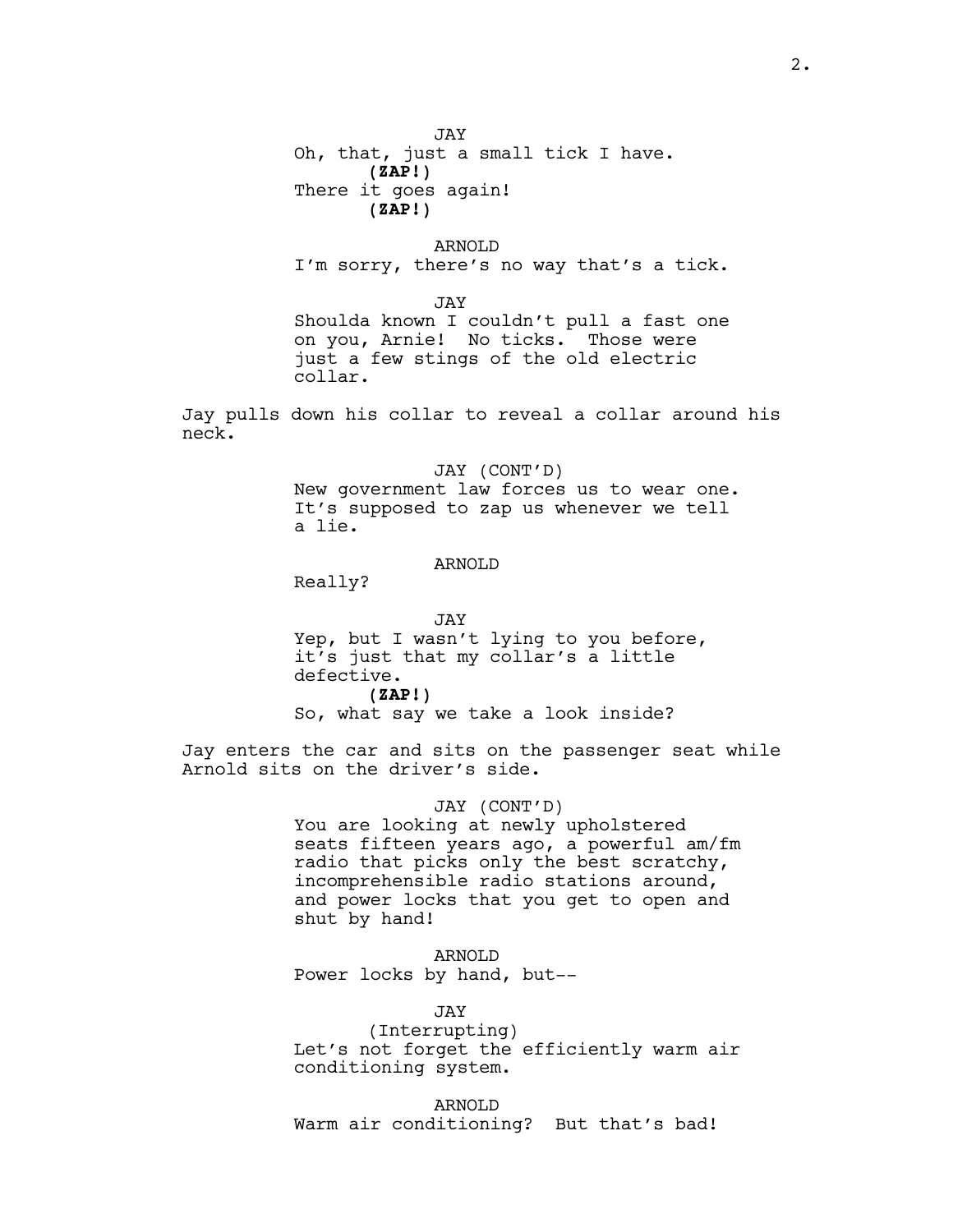JAY Not if you're cold, Anrie. Now, let's take a look at the engine. Jay exits the car and Arnold follows. Walking by them is WADE, another salesperson, with his head hung low. JAY (CONT'D) Hey Wade! Why so glum? WADE It's my wife. She's been acting funny lately, and sometimes I have a hard time getting ahold of her. Do you think she's up to something? JAY No clue. **(ZAP!)** WADE What was that? JAY Nothing. **(ZAP!)** WADE Oh my god, you know something! Have you seen my wife? JAY Not really. **(ZAP!)** WADE Have you been talking to my wife? JAY No. Not talking. Much. Wade waits for the zap to come, but it never does, implying that Jay has been doing something other than talking. The realizes JAY (CONT'D) We're gonna have a talk after work, aren't we?

Wade starts walking away with a demented look on his face.

# WADE

Oh, yeah....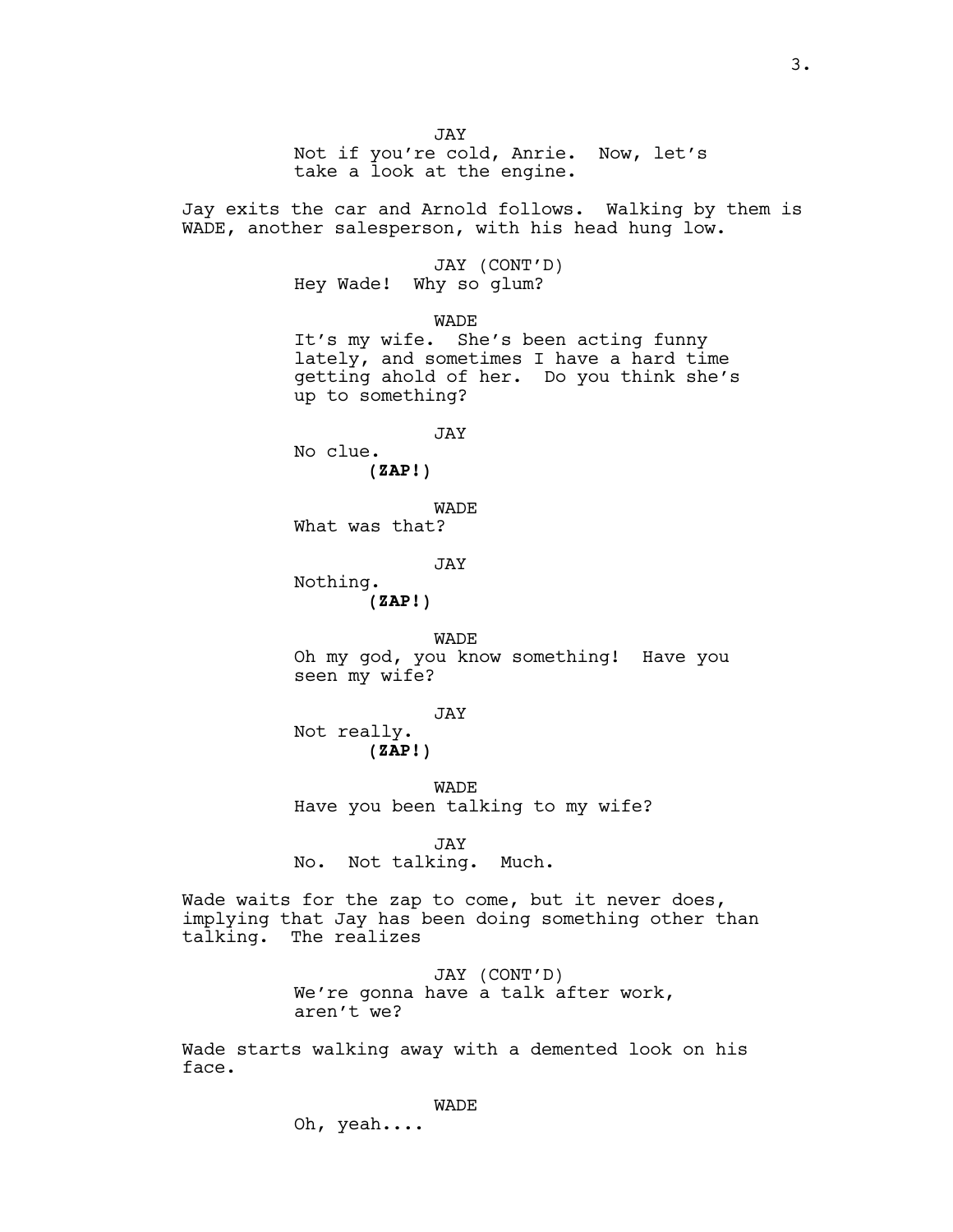JAY

(To Arnold) Sorry about that, Arnie. Work stuff, you know how it is.

# ARNOLD

Um, sure... I, uh, have a question. Can you tell me if the car has been in any accidents?

JAY

## ARNOLD

That's right.

Accidents?

### JAY

Well, it depends on what you mean by accidents. A toddler poops and pees in his pants, that's an accident. That's never happened in this car.

ARNOLD No, I mean *car* accidents.

### JAY

Don't be silly, Arnie. Cars can't poop or pee! Now about this engine.

Jay opens the hood.

JAY (CONT'D) It purrs like a emphysemic kitten.

ARNOLD Emphysemia? Wait a second.

# JAY

(Ignoring him) And there's enough horsepower here to pull an wide load shopping cart.

ARNOLD Now wait here! All the things you're saying sound good but they're really bad.

JAY No they're not. **(ZAP!)** This is a great car. **(ZAP!)** (MORE)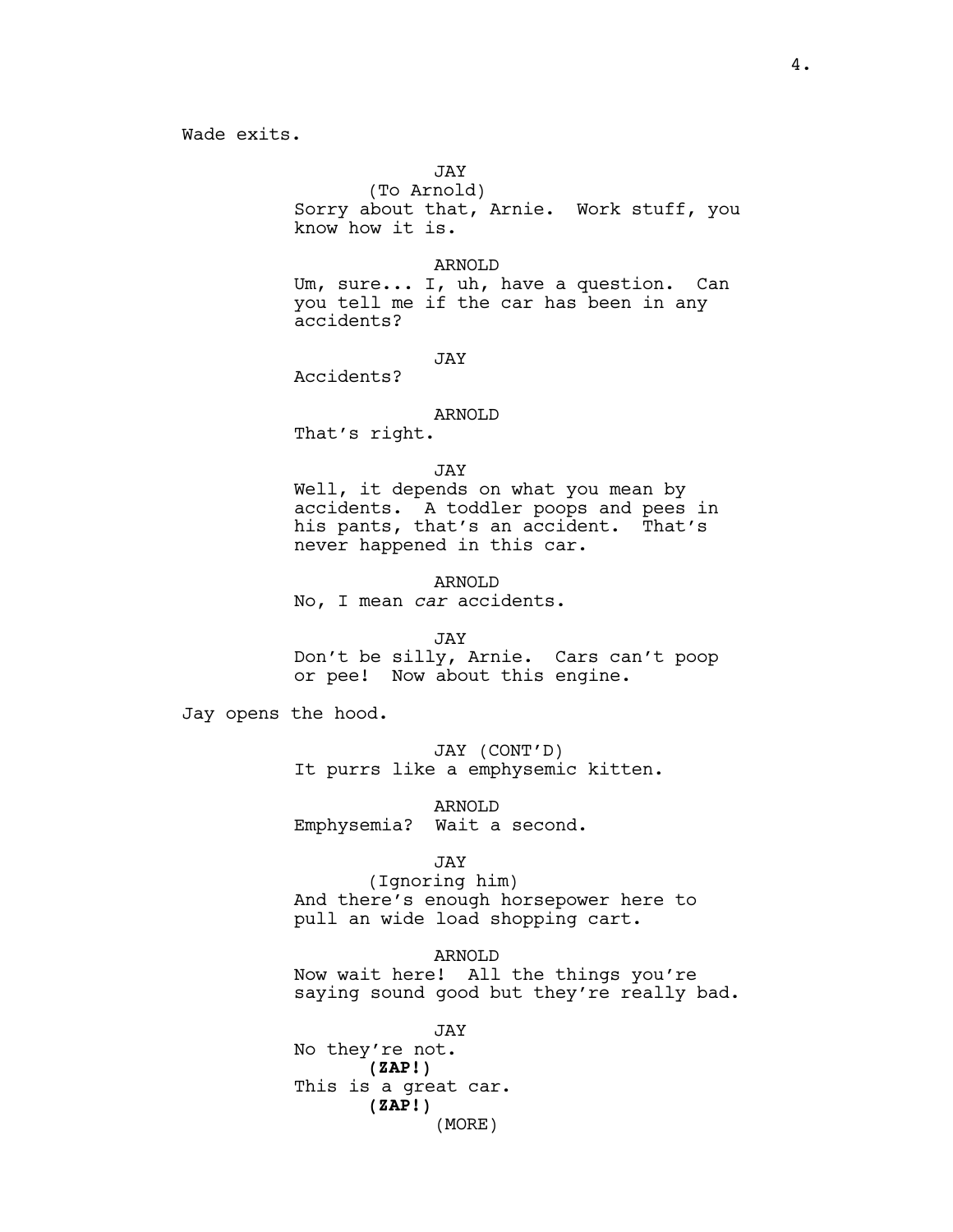Worth every penny. **(ZAP!)** JAY (CONT'D)

Jay forces himself to talk through the pain as the collar continuously zaps him for the lies that spill out of his mot.

> JAY (CONT'D) (While getting **ZAPPED!**) You'll be nothinnnnggggg but satisfieeeedd with this carrrr if my nammmmmeeee isssssssn'ttt Jayyyyyyy Sellsssmmooorrree.

Finally, it stops and Jay tries to catch his breath.

ARNOLD Did you just lie?

JAY

Did you?

# ARNOLD

Wait, what? No. I just asked a question.

JAY

So did I.

ARNOLD This is ridiculous. I've had enough!

Arnold starts walking away when Jay falls to his knees.

JAY

No, wait, stay, please! I'm desperate. This collar hasn't let me sell a car in months. All my bills are overdue. Listen, I'll be honest with you. This isn't the best car. It's been in 3 accidents, none of the amenities work, and it probably won't run for more than a year. But on the plus side, I can give it to you for 3,000. **(ZAP!)** Okay, 2!

Jay breaks down crying, the tears of a desperate salesman.

ARNOLD

Okay.

Okay?

JAY